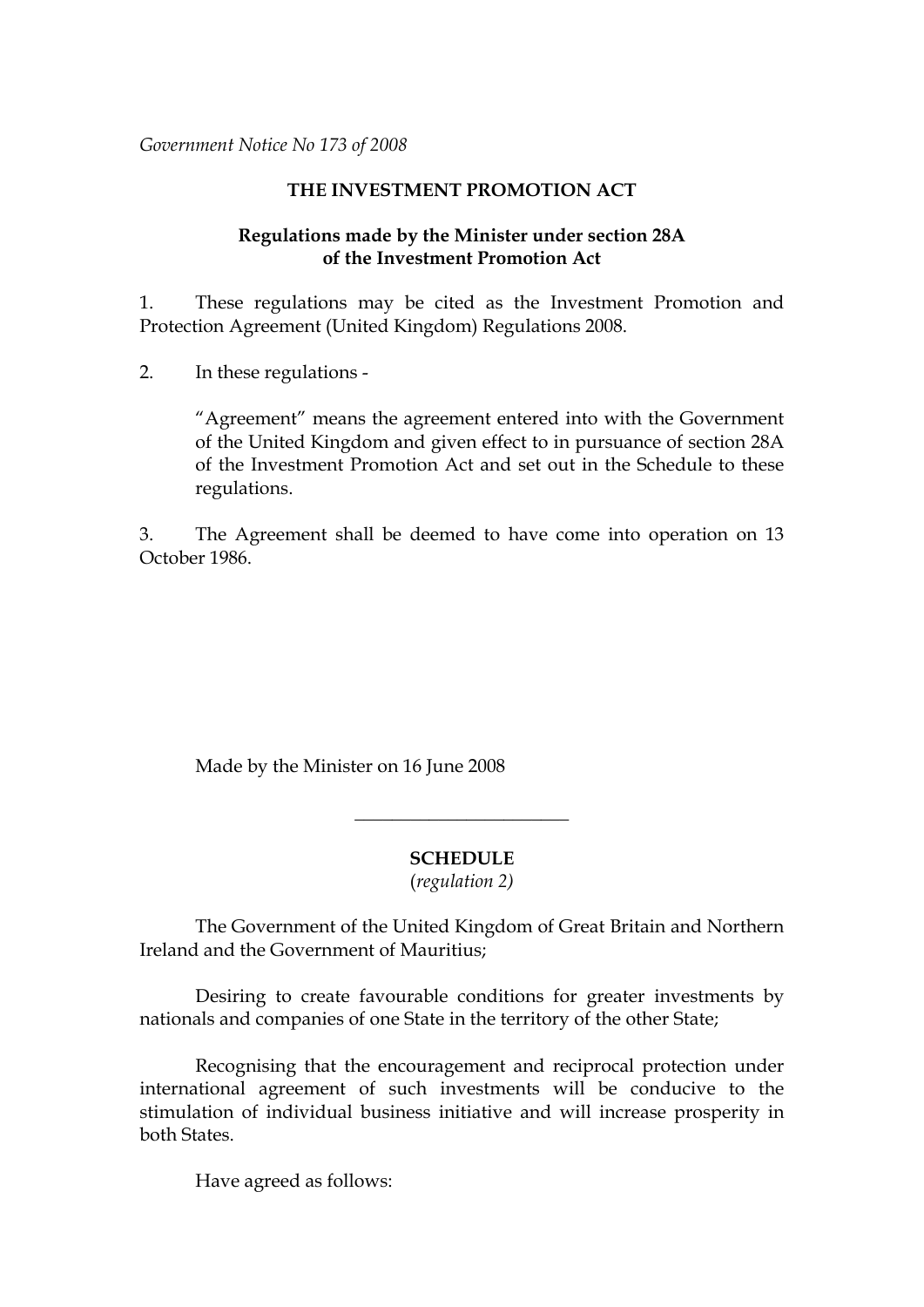## **Definitions**

For the purposes of this Agreement:

- (a) "investment" means every kind of asset and in particular, though not exclusively, includes:
	- (i) movable and immovable property and any other rights such as mortgages, liens or pledges;
	- (ii) shares, stock and debenture of companies or interests in the property of such companies;
	- (iii) claims to money or to any performance under contract having a financial value;
	- (iv) intellectual property rights and goodwill;
	- (v) business concessions conferred by law or under contract including concessions to search for, cultivate, extract or exploit natural resources.

A change in the form in which assets are invested does not affect their characters as investments and the term "investment" includes all investments, whether made before or after the date of entry into force of this Agreement.

- (b) "returns" means the amounts yielded by an investment and in particular, though not exclusively, includes profit, interest, capital gains, dividends, royalties or fees;
- (c) "nationals" means:
	- (i) in respect of the United Kingdom: physical persons deriving their status as United Kingdom nationals from the law in force in the United Kingdom;
	- (ii) in respect of Mauritius : citizens of Mauritius under its laws and constitution.
- (d) "companies" means:
	- (i) in respect of the United Kingdom: corporations, firms or associations incorporated or constituted under the law in force in any part of the United Kingdom or in any territory to which this Agreement is extended in accordance with the provisions of Article 11;
	- (ii) in respect of Mauritius: corporations, firms or associations incorporated or constituted under the law in force in Mauritius.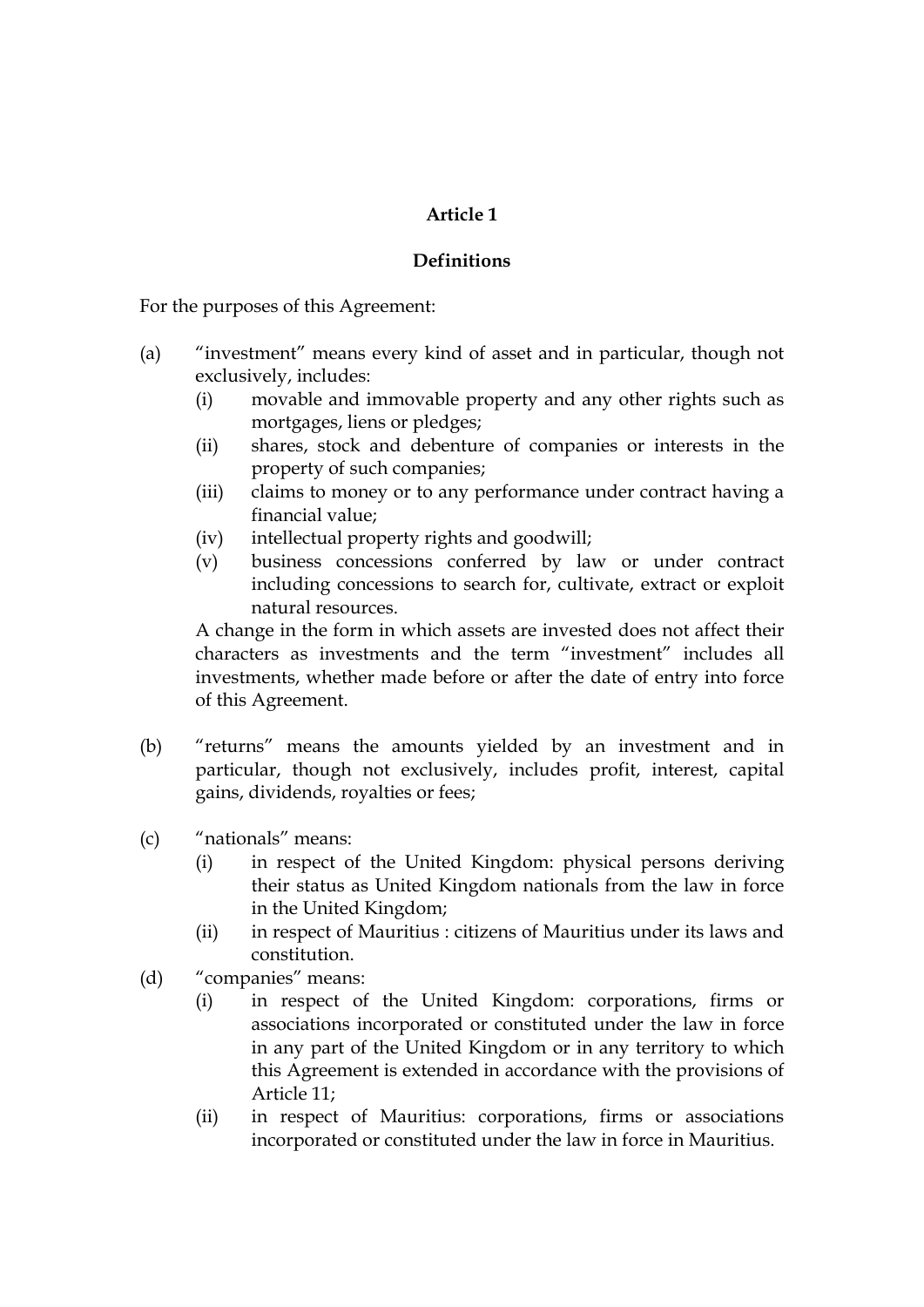- (e) "territory" means:
	- (i) in respect of the United Kingdom: Great Britain and Northern Ireland and any territory to which this Agreement is extended in accordance with the provisions of Article 11;
	- (ii) in respect of Mauritius: the State of Mauritius.

## **Promotion and Protection of Investment**

1. Each Contracting Party shall encourage and create favourable conditions for nationals or companies of the other Contracting Party to invest capital in its territory, and, subject to its rights to exercise powers conferred by its laws, shall admit such investment capital.

2. Investments of nationals or companies of either Contracting Party shall at all times be accorded fair and equitable treatment and shall enjoy full protection and security in the territory of the other Contracting Party. Neither Contracting Party shall, in any way, impair by unreasonable or discriminatory measures the management, maintenance, use, enjoyment or disposal of investments in its territory of nationals or companies of the other Contracting Party. Each Contracting Party shall observe any obligation it may have entered into with regard to investments of nationals or companies of the other Contracting Party.

# **Article 3**

## **National Treatment and Most-Favoured-Nation Provisions**

1. Neither Contracting Party shall in its territory subject investments or returns of nationals or companies of the other Contracting Party to treatment less favourable than that which it accords to investments or returns of its own nationals or companies or to investments or returns of nationals or companies of any third State.

2. Neither Contracting Party shall in its territory subject nationals or companies of the other Contracting Party, as regards their management, use, enjoyment or disposal of their investments, to treatment less favourable than that which it accords to its own nationals or companies or to nationals or companies of any third State.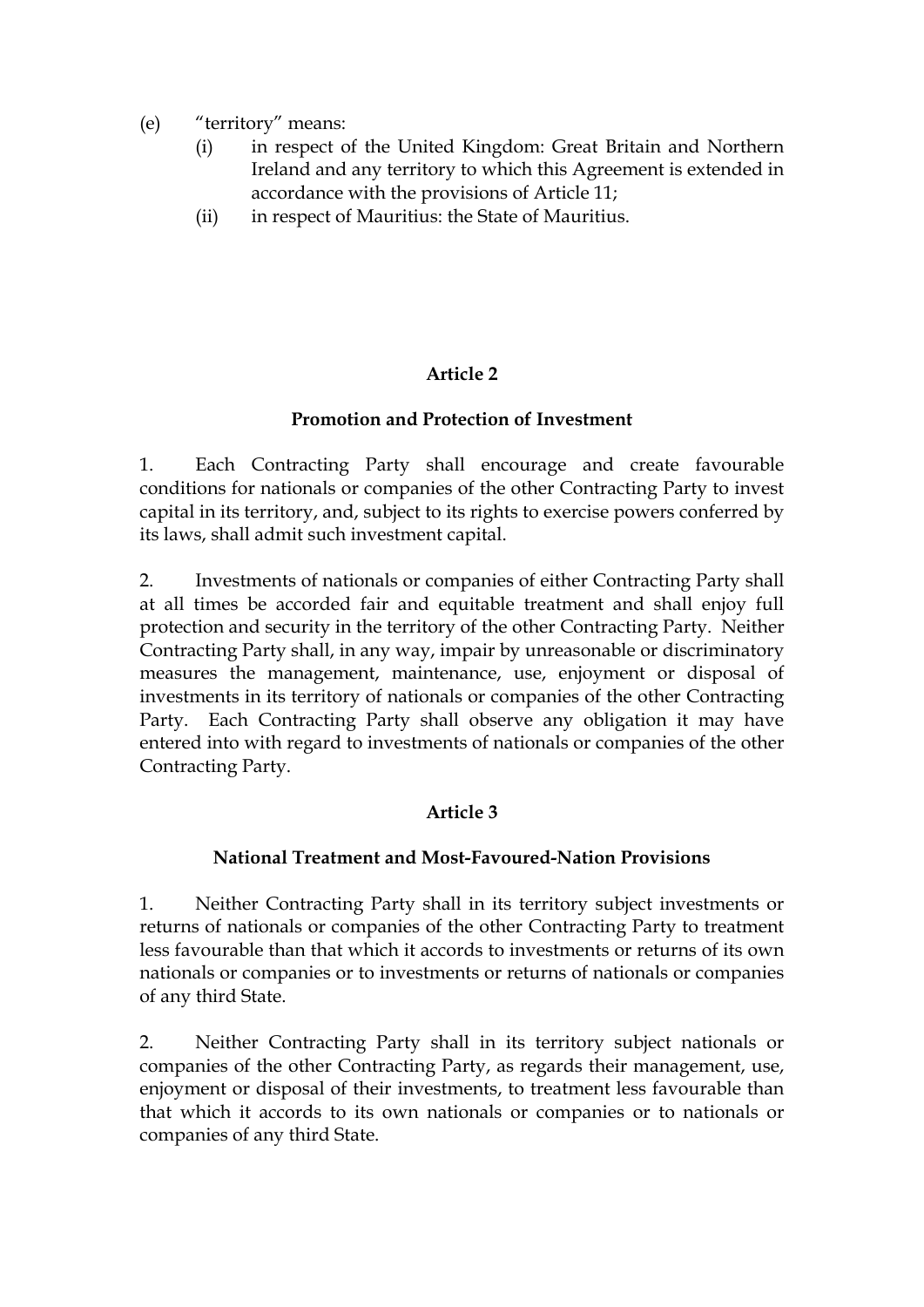### **Compensation for Losses**

1. Nationals or companies of one Contracting Party whose investments in the territory of the other Contracting Party suffer losses owing to war or other armed conflict, revolution, a state of national emergency, revolt, insurrection or riot in the territory of the latter Contracting Party shall be accorded by the latter Contracting Party treatment, as regards restitution, indemnification, compensation or other settlement, no less favourable than that which the latter Contracting Party accords to its own nationals or companies or to nationals or companies of any third State.

2. Without prejudice to paragraph (1) of this Article, nationals and companies of one Contracting Party who in any of the situations referred to in that paragraph suffer losses in the territory of the other Contracting Party resulting from:

- (a) requisitioning of their property by its forces or authorities; or
- (b) destruction of their property by its forces or authorities, which was not caused in combat action or was not required by the necessity of the situation,

shall be accorded restitution or adequate compensation. Resulting payments shall be freely transferable.

## **Article 5**

## **Expropriation**

1. Investments of nationals or companies of either Contracting Party shall not be nationalised, expropriated or subjected to measures having effect equivalent to nationalisation or expropriation (hereinafter referred to as "expropriation") in the territory of the other Contracting Party except for a public purpose related to the internal needs of that Party and against prompt, adequate and effective compensation. Such compensation shall amount to the market value of the investment expropriated immediately before the expropriation or impending expropriation became public knowledge, shall include interest at a normal commercial rate until the date of payment, shall be made without delay, and shall be effectively realisable and freely transferable. The national or company affected shall have a right, under the law of the Contacting Party making the expropriation, to prompt review, by a judicial or other independent authority of that Party, of his or its case and of the valuation of his or its investment in accordance with the principles set out in this paragraph.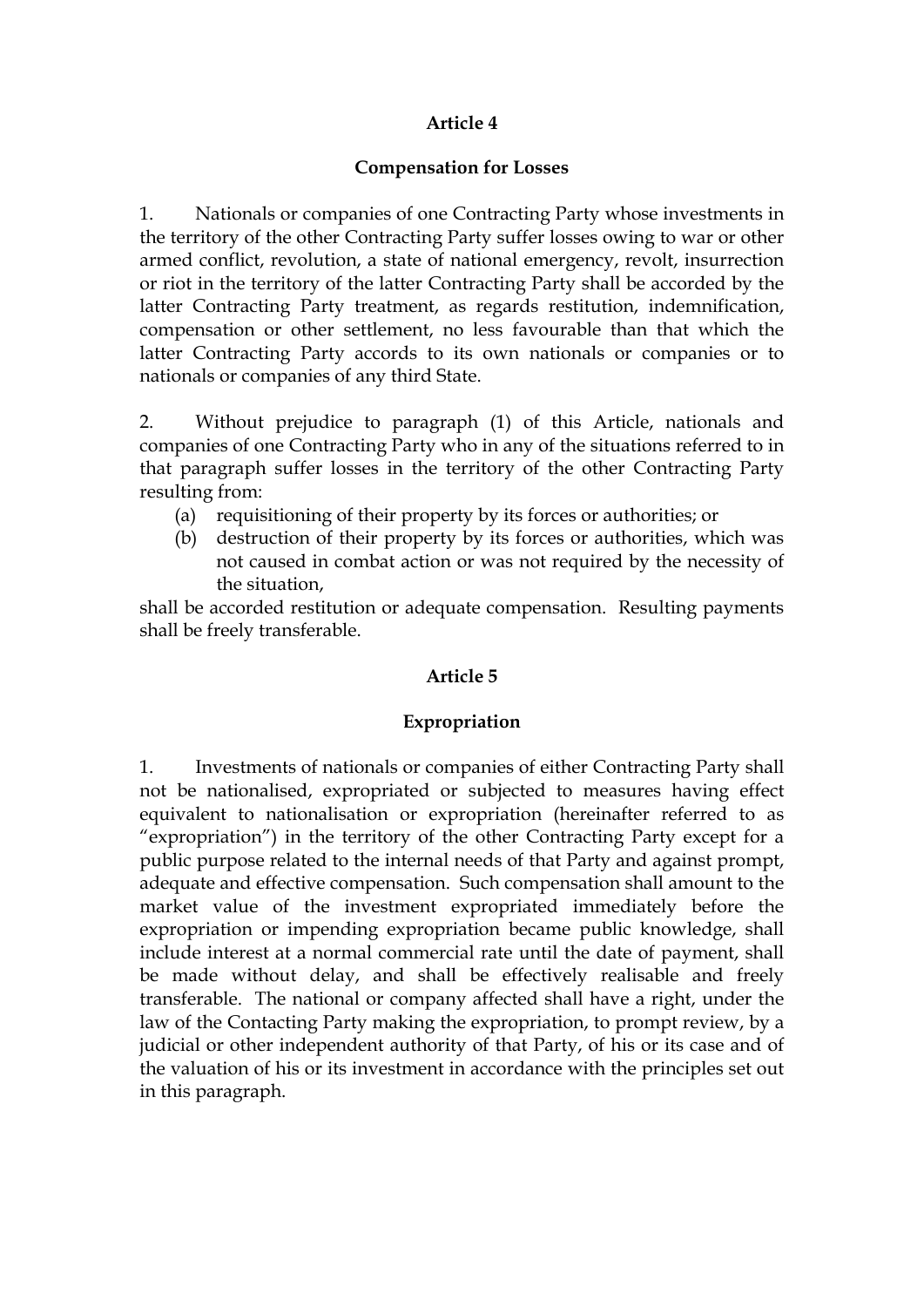2. Where a Contracting Party expropriates the assets of a company which is incorporated or constituted under the law in force in any part of its own territory, and in which nationals or companies of the other Contracting Party own shares, it shall ensure that the provisions of paragraph (1) of this Article are applied to the extent necessary to guarantee prompt, adequate and effective compensation in respect of their investment to such nationals or companies of the other Contracting Party who are owners of these shares.

#### **Article 6**

#### **Repatriation of Investment and Returns**

 Each Contracting Party shall in respect of investments guarantee to nationals or companies of the other Contracting Party the unrestricted transfer to the country where they reside of their investments and returns, subject to the right of each Contracting Party in exceptional balance of payments difficulties and for a limited period to exercise equitably and in good faith powers conferred by its laws. Such powers shall not however be used to impede the transfer of profit, interest, dividends, royalties or fees: as regards investments and any other form of return, transfer of a minimum of 20% a year is guaranteed. Transfers of currency shall be effected without delay in the convertible currency in which the capital was originally invested or in any other convertible currency agreed by the investor and the Contracting Party concerned. Unless otherwise agreed by the investor transfers shall be made at the rate of exchange applicable on the date of transfer pursuant to the exchange regulations in force.

### **Article 7**

#### **Exceptions**

 The provisions in this Agreement relative to the grant of treatment not less favourable than that accorded to the nationals or companies of either Contracting Party or of any third State shall not be construed so as to oblige one Contracting Party to extend to the nationals or companies of the other the benefit of any treatment, preference or privilege resulting from:

- a) any existing or future customs union or similar international agreement to which either of the Contracting Parties is or may become a party; or
- b) any international agreement or arrangement relating wholly or mainly to taxation or any domestic legislation relating wholly or mainly to taxation.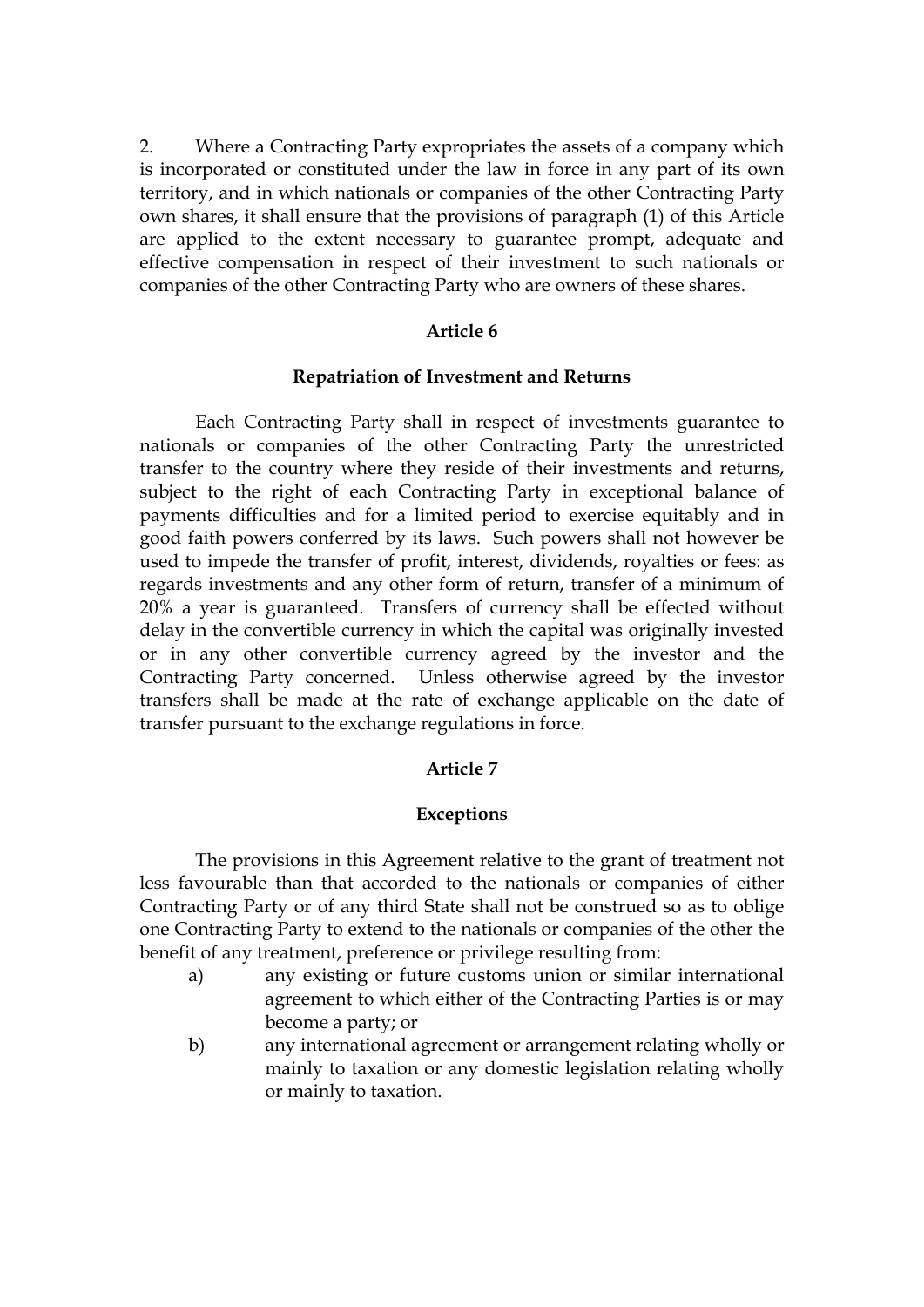### **Reference to International Centre for Settlement of Investment Disputes**

1. Each Contracting Party hereby consents to submit to the International Centre for the Settlement of Investments Disputes (hereinafter referred to as "the Centre") for settlement by conciliation or arbitration under the Convention on the Settlement of Investment Disputes between States and Nationals of Other States opened for signature at Washington on 18 March 1965 any legal dispute arising between that Contracting Party and a national or company of the other Contracting Party concerning an investment of the latter in the territory of the former. A company which is incorporated or constituted under the law in force in the territory of one Contracting Party and in which before such a dispute arises the majority of shares are owned by nationals or companies of the other Contracting Party shall in accordance with Article 25(2)(b) of the Convention be treated for the purposes of the Convention as a company of the other Contracting Party. If any such dispute should arise and agreement cannot be reached within three months between the parties to this dispute through pursuit of local remedies or otherwise, then, if the national or company affected also consents in writing to submit the dispute to the Centre for settlement by conciliation or arbitration under the Convention, either party may institute proceedings by addressing a request to that effect to the Secretary-General of the Centre as provided in Articles 28 and 36 of the Convention. In the event of disagreement as to whether conciliation or arbitration is the more appropriate procedure the national or company affected shall have the right to choose. The Contracting Party which is a party to the dispute shall not raise as an objection at any stage of the proceedings or enforcement of an award the fact that the national or company which is the other party to the dispute has received in pursuance of an insurance contract an indemnity in respect of some or all of his or its losses.

2. Neither Contracting Party shall pursue through diplomatic channel any dispute referred to the Centre unless:

- (a) the Secretary-General of the Centre, or a conciliation commission or an arbitral tribunal constituted by it, decides that the dispute is not within the jurisdiction of the Centre; or
- (b) the other Contracting Party should fail to abide or to comply with any award rendered by an arbitral tribunal.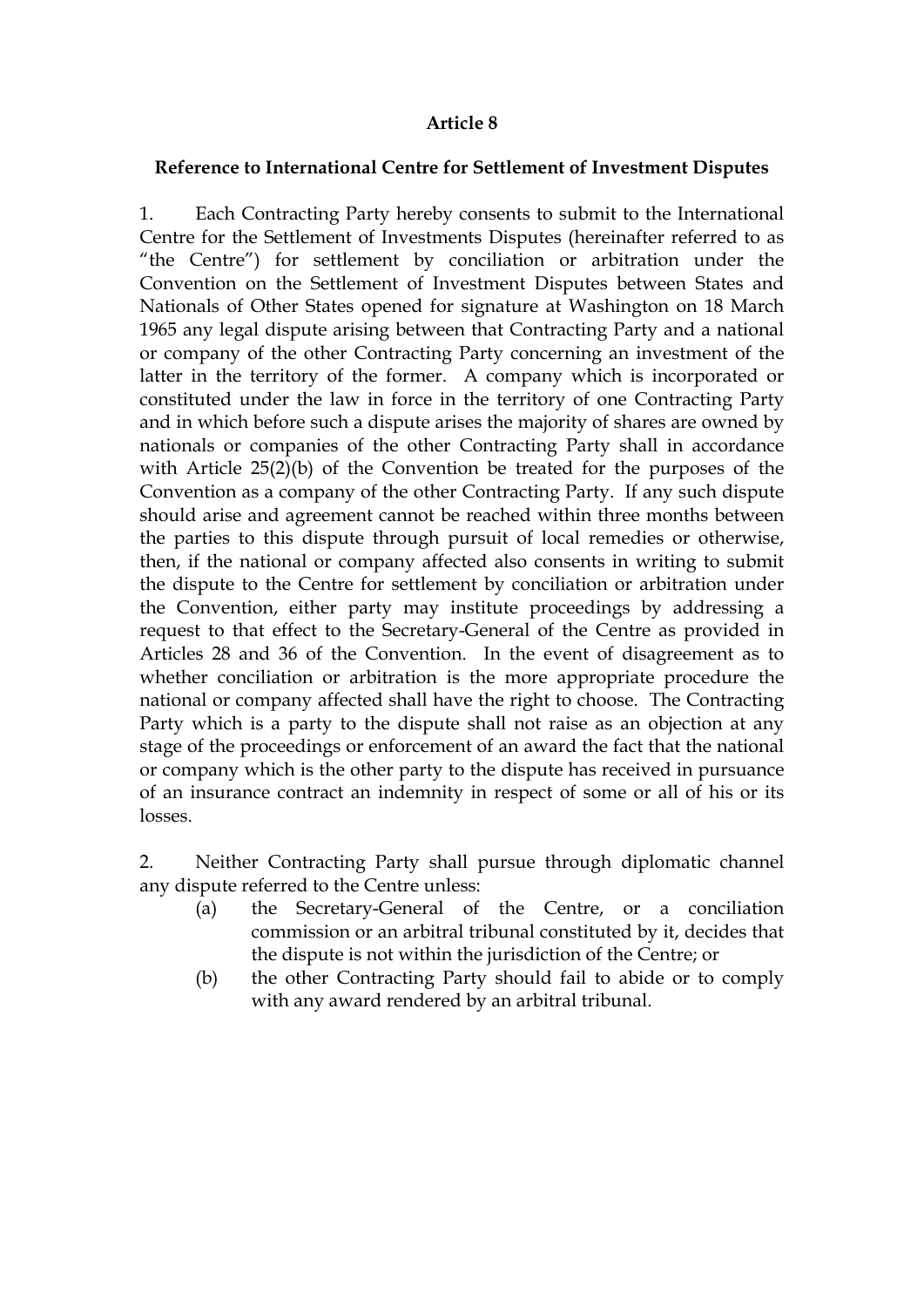### **Disputes between the Contracting Parties**

1. Disputes between the Contracting Parties concerning the interpretation or application of this Agreement should, if possible, be settled through diplomatic channel.

2. Where a dispute between the Contracting Parties cannot thus be settled, it shall upon a request for arbitration of either Contracting Party be submitted to an arbitrator acceptable to both Parties. His decision shall be binding on both Contracting Parties. Each Contracting Party shall bear the cost of its representation in the arbitral proceedings: the remaining costs shall be borne in equal parts by the Contracting Parties. The arbitrator may, however, in his decision, direct that a higher proportion of costs shall be borne by one of the Contracting Parties and this award shall be binding on both Contracting Parties. The arbitrator shall determine the procedure to be adopted before him.

3. If, within one month of the receipt of the request for arbitration the Contracting Parties have not both agreed upon the arbitrator to be appointed the dispute shall be submitted to an arbitral tribunal which shall be constituted for each individual case in the following way. Within two months after receipt of the request for arbitration, each Contracting Party shall appoint one member of the tribunal. Those two members shall then select a national of a third State who on approval by the two Contracting Parties shall be appointed Chairman of the tribunal. The Chairman shall be appointed within two months from the date of appointment of the other two members.

4. If within the periods specified in paragraph (3) of this Article the necessary appointments to the arbitral tribunal have not been made, either Contracting Party may, in the absence of any other agreement, invite the President of the International Court of Justice to make any necessary appointments. If the President is a national of either Contracting Party or if he is otherwise prevented from discharging the said function, the Vice-President shall be invited to make the necessary appointments. If the Vice-President is a national of either Contracting Party or if he too is prevented from discharging the said function, the Member of the International Court of Justice next in seniority who is not a national of either Contracting Party shall be invited to make the necessary appointments.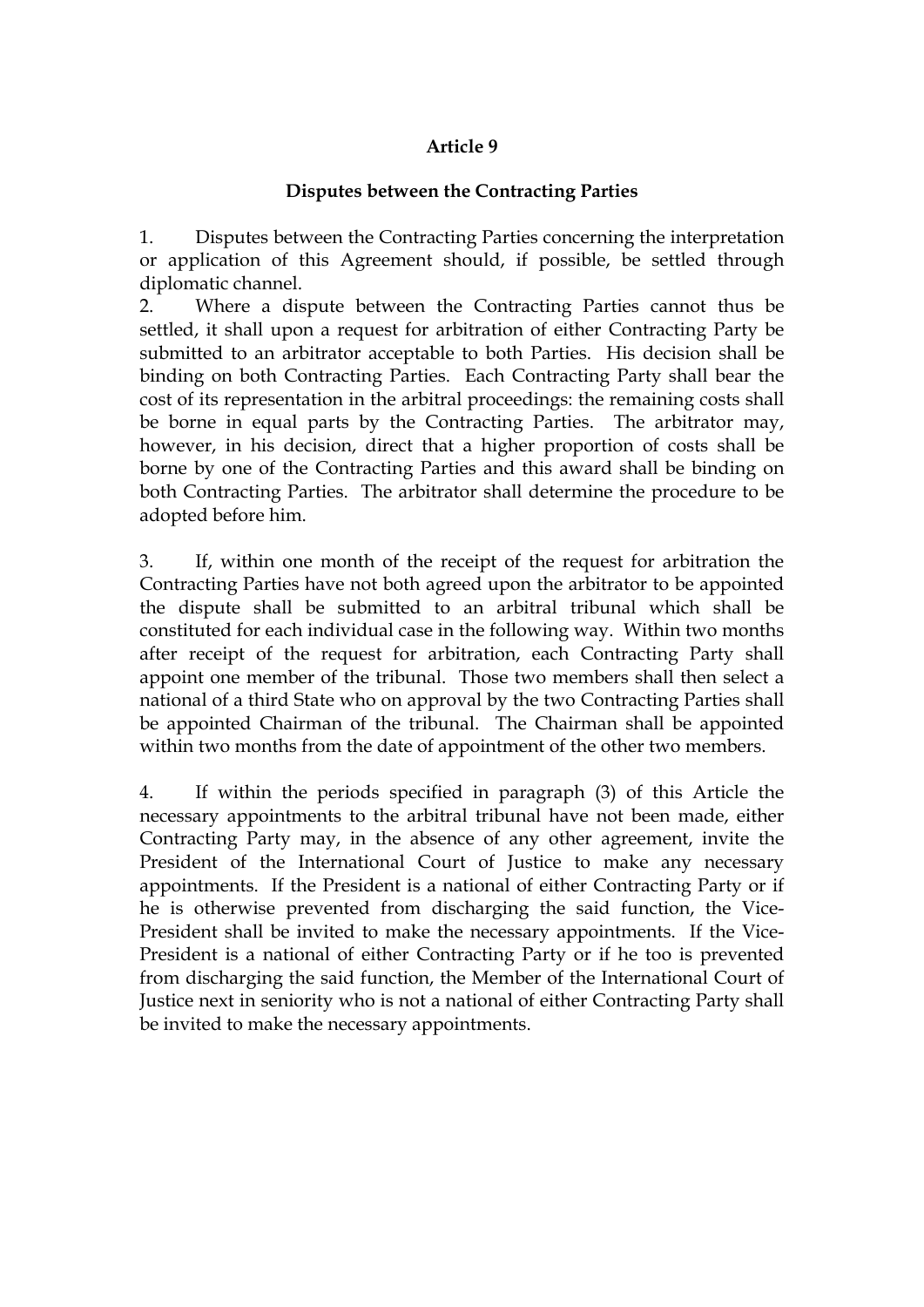5, The arbitral tribunal shall reach its decision by a majority of votes. Such decision shall be binding on both Contracting Parties. Each Contracting Party shall bear the cost of its own member of the tribunal and of its representation in the arbitral proceedings: the cost of the Chairman and the remaining costs shall be borne in equal parts by the Contracting Parties. The tribunal may, however, in its decision, direct that a higher proportion of costs shall be borne by one of the two Contracting Parties, and this award shall be binding on both Contracting Parties. The tribunal shall determine its own procedure.

#### **Article 10**

#### **Subrogation**

 Where either Contracting Party makes payment under an indemnity it has given in respect of an investment or any part thereof in the territory of the other Contracting Party, the latter Contracting Party shall recognise:

- (a) the assignment, whether under law or pursuant to a legal transaction, of any right or claim from the party indemnified to the former Contracting Party (or its designated Agency); and
- (b) that the former Contracting Party (or its designated Agency) is entitled by virtue of subrogation to exercise the rights and enforce the claims of such a party.

The former Contracting Party (or its designated Agency) shall accordingly if it so desires be entitled to assert any such right or claim to the same extent as its predecessor in title either before a Court or tribunal in territory of the latter Contracting Party or in any other circumstances. If the former Contracting Party acquires amounts in the lawful currency of the other Contracting Party or credits thereof by assignment under the terms of an indemnity, the former Contracting Party shall be accorded in respect thereof treatment not less favourable than that accorded to the funds of companies or nationals of the latter Contracting Party or of any third State deriving from investment activities similar to those in which the party indemnified was engaged. Such amounts and credits shall be freely available to the former Contracting Party concerned for the purpose of meeting its expenditure in the territory of the other Contracting Party.

#### **Article 11 Territorial Extension**

 At the time of the ratification of this Agreement, or at any other time thereafter, the provisions of this Agreement may be extended to such territories for whose international relations the Government of the United Kingdom is responsible as may be agreed between the Contracting Parties in an Exchange of Notes.